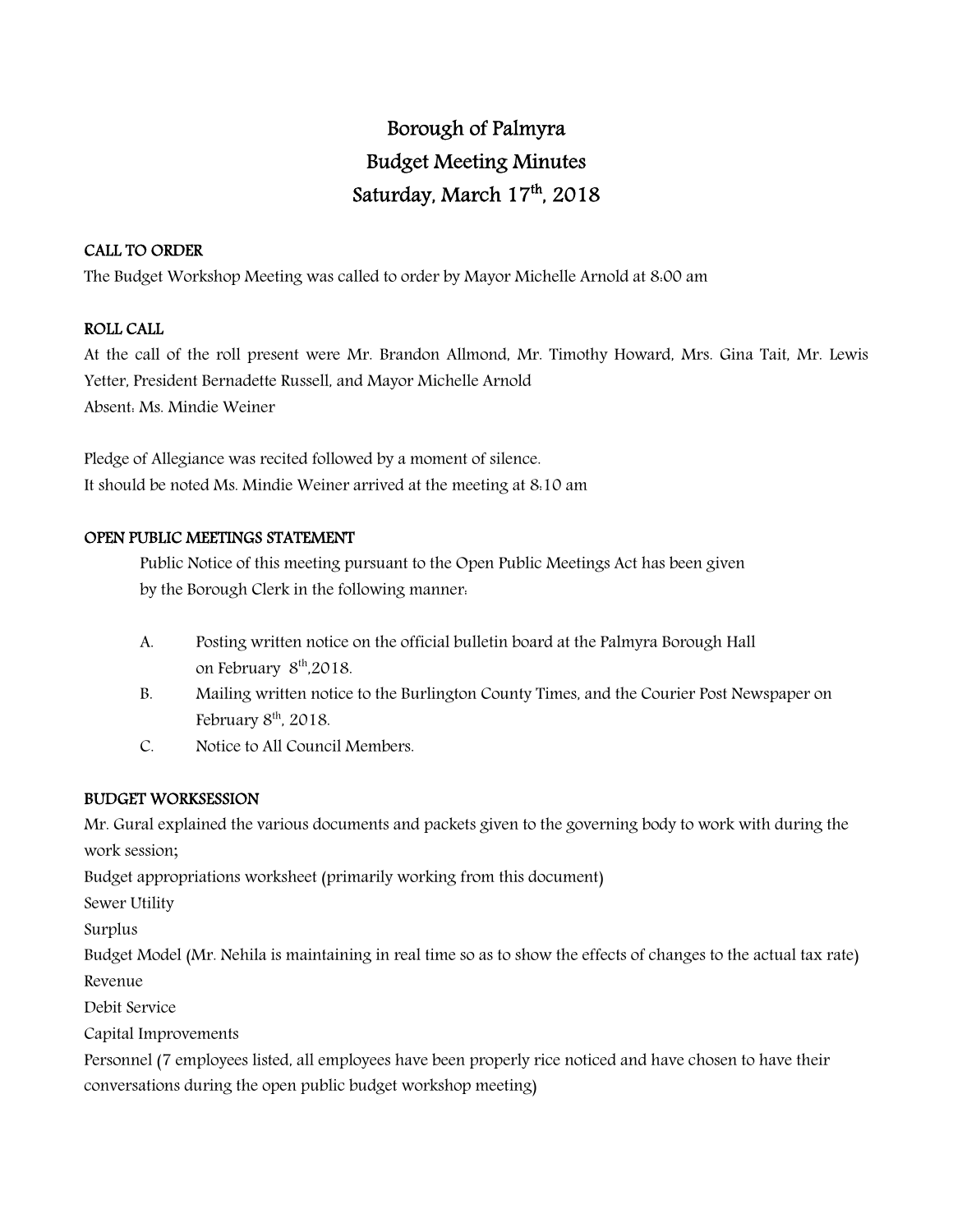Non-Profit Organization's Donation Requests (8 requests included) Budget Transfers and cancellations (done in 2017 but effect the 2018 budget) Palmyra Police Department Budget Proposal for 2018 Mr. Gural then began to explain the appropriations document and the various lines, numbers, colors and how they affect the budget.

Mayor Arnold asked to move to the sewer department employees first so that those conversations could be had and they are able to leave if they so choose.

## Sewer Salary and Wages

Mr. Gural began to speak regarding Mr. Benson who is a sewer employee only. Mr. Benson is our licensed sewer operator. Mr. Benson has been a licensed sewer operator level II for quite some time now. Mr. Gural stated we have a class II plant which means we need a level II operator to operator our plant. Mr. Benson is fully licensed and certified to operate a plant of our size, level II. Mr. Henry was a certified level II operator however when he left we were left without a licensed operator. We replaced Mr. Henry with Mr. Haines however Mr. Haines does not have the certifications to run the sewer he has a public works management certification. Mr. Gural Stated because Mr. Benson has now obtained his level II operator's license, we are proposing an increase of \$1.96 per hour making his new salary \$29.50 per hour taking his salary from \$57,283.20 to \$61,360.00. Mr. Gural then stated Mr. Petitte is currently making \$17.85 per hour, Mr. Petitte is currently working in both the sewer plant and public works, Mr. Gural stated Mr. Petitte has a certain set of skills, as he had his own business working with pools, installing, repairing and demolishing them. Things Mr. Petitte can do we normally would have to hire an outside contractor to do in regards to pump repairs, etc. Mr. Petitte has also taken all the case work he needs to obtain his first level of certification for the sewer plant which is S1 and C1. Mr. Gural stated we are recommending an increase of \$1.65 per hour for Mr. Petitte taking his salary to \$45,960.00.

Mr. Gural explained to council that today we are allocating the funds to the budget to be able to do the various requests, proposals and recommendations; just because the funds are allocated does not mean that it's going to happen, there are other steps which have to be taken, today we are just allocating the funds to the budget.

#### Palmyra War Memorial Committee – Donation Request

Mr. Gural stated in the packet labeled Non-Profit Organization's donation requests you will find the request of the War Memorial Committee. Mr. Gural stated they do a very good job every year, they submitted all the required documents and in a timely fashion. Additionally Mayor Arnold has signed their operating agreement for 2018. Mr. Gural indicated their request is \$5,000.00 for 2018 same as requested in previous years. Ms. Weiner inquired why they cut the lawn and not public works. Mr. Gural indicated because in our agreement they maintain the War Memorial we don't which is the way the committee would like to keep it, they take full responsibility for the memorial, unless there are major improvements then the Borough would take over. Ms.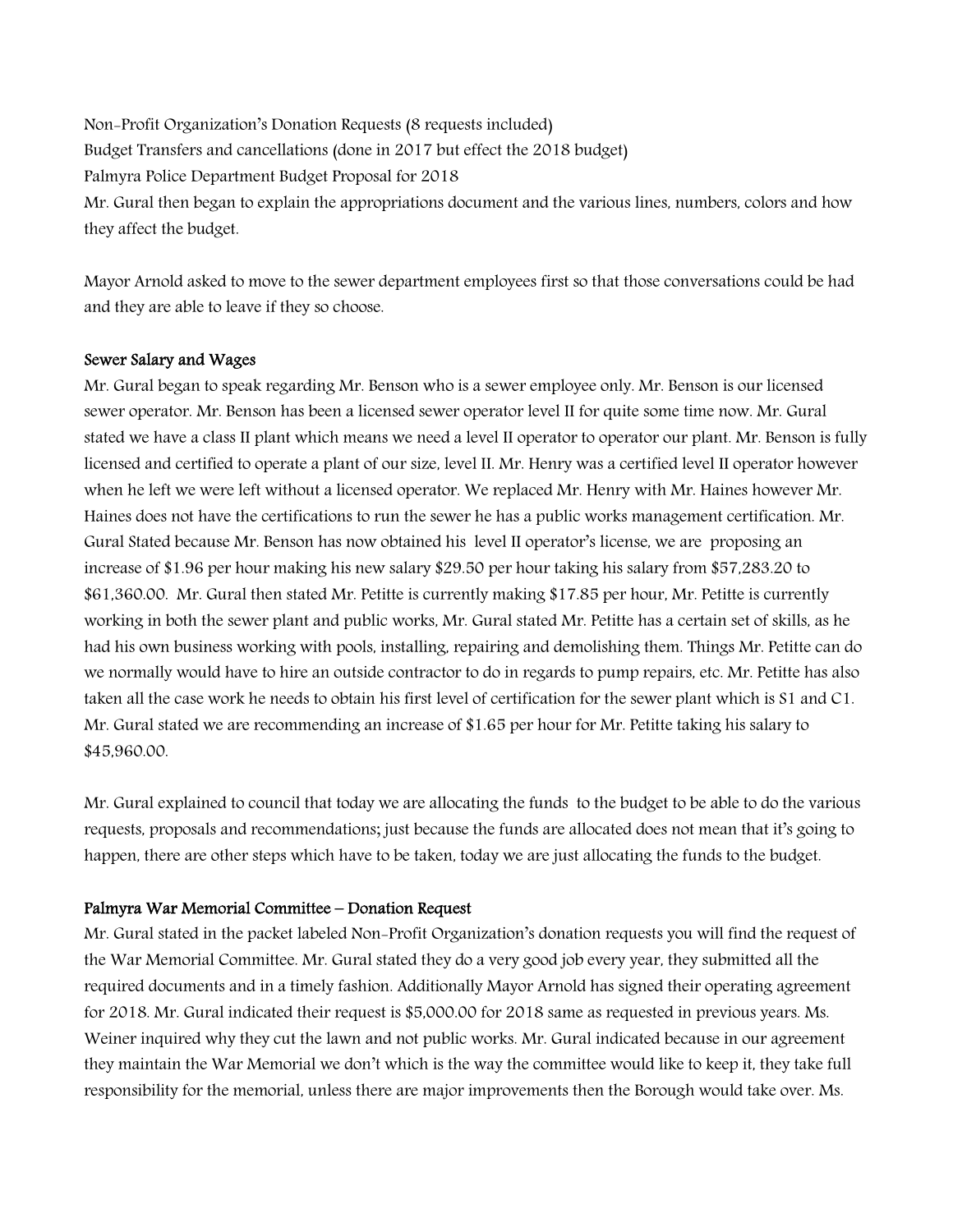Weiner asked wouldn't it cost them more money to have the lawn cut than it would for us to do it. Mr. Gural stated he was not aware of what the cost was for them to cut the lawn. Ms. Veitenheimer indicated the cost was about \$48.00 a cut. Ms. Veitenheimer inquired about the request for repair of the brick walkway. Mr. Gural stated it is a major project beyond their scope. Mr. Gural stated we will discuss it when we get to the capital budget. Ms. Veitenheimer indicated the insurance is current and will renew in May of this year.

#### Fire Department

Mr. Gural explained that every year we donate \$15,000.00 to the Fire Company, we however are now moving towards a lease agreement with the fire company for the space rental and storage of our equipment, etc. That agreement would be for 1 year with the option to renew for the same amount as the donation \$15,000.00. As previously discussed however this year the lease agreement would be for \$22,000.00 and will drop back to 15,000.00 next year if approved. Mr. Gural stated the fire department budget/ operations has a 3.29% increase to \$39,250.00 up from last years \$38,000.00. Mr. Dreby indicated the increase is due to aging equipment which is costly to repair and we are proposing a youth academy for the summer. Mr. Gural indicated the vehicle maintenance repair line item is 20,500.00 due to repairs of the current vehicles however with the new truck coming don't anticipate it increasing should be less. Council had no questions or comments.

#### Construction Office/ Code Enforcement

Mr. Gural indicated Ms. Kilmer is our Construction Official and she receives her salary for Construction Official along with her salary for Fire sub-code from the construction department. Mr. Gural indicated all the other positions which also are paid from the construction department and noted due to some changes at DCA regarding the Uniform Construction Code the addition of a mechanical subcode will soon be required. Mr. Gural stated in the misc. line he has included money for the salary of that position. Therefore the 8.9% increase in the department is largely due to the additional employee.

Mr. Gural also stated Ms. Kilmer additionally does housing inspections and as the work load was just growing so quickly we did two things to address to problem, first we hired CGP&H to handle some inspections and also hired a part-time employee for 7 hours a week to additionally handle inspections due to the volume. In the budget we included the amount we anticipate paying CGP& H, \$15,000.00 and note on the revenue side we anticipate revenue of about \$14,000.00. Ms. Condo asked if the line for housing could be moved from construction to code enforcement. Mr. Gural stated he would look at moving it. Mr. Gural stated Code Enforcement encompasses many things, Ms. Kilmer's salary for Housing Official and Zoning Official are paid from this category, additionally several others of various positions are paid from this category. Mayor Arnold inquired if there was a line for boarding up house and things of that sort. Mr. Gural responded a portion of it is in this category however also there is a line in the construction budget which also applies to those types of situations. Some discussion was had regarding how we handle these various expenditures. There was some discussion regarding receivables and it was decided the budget did not have to be changed as those items will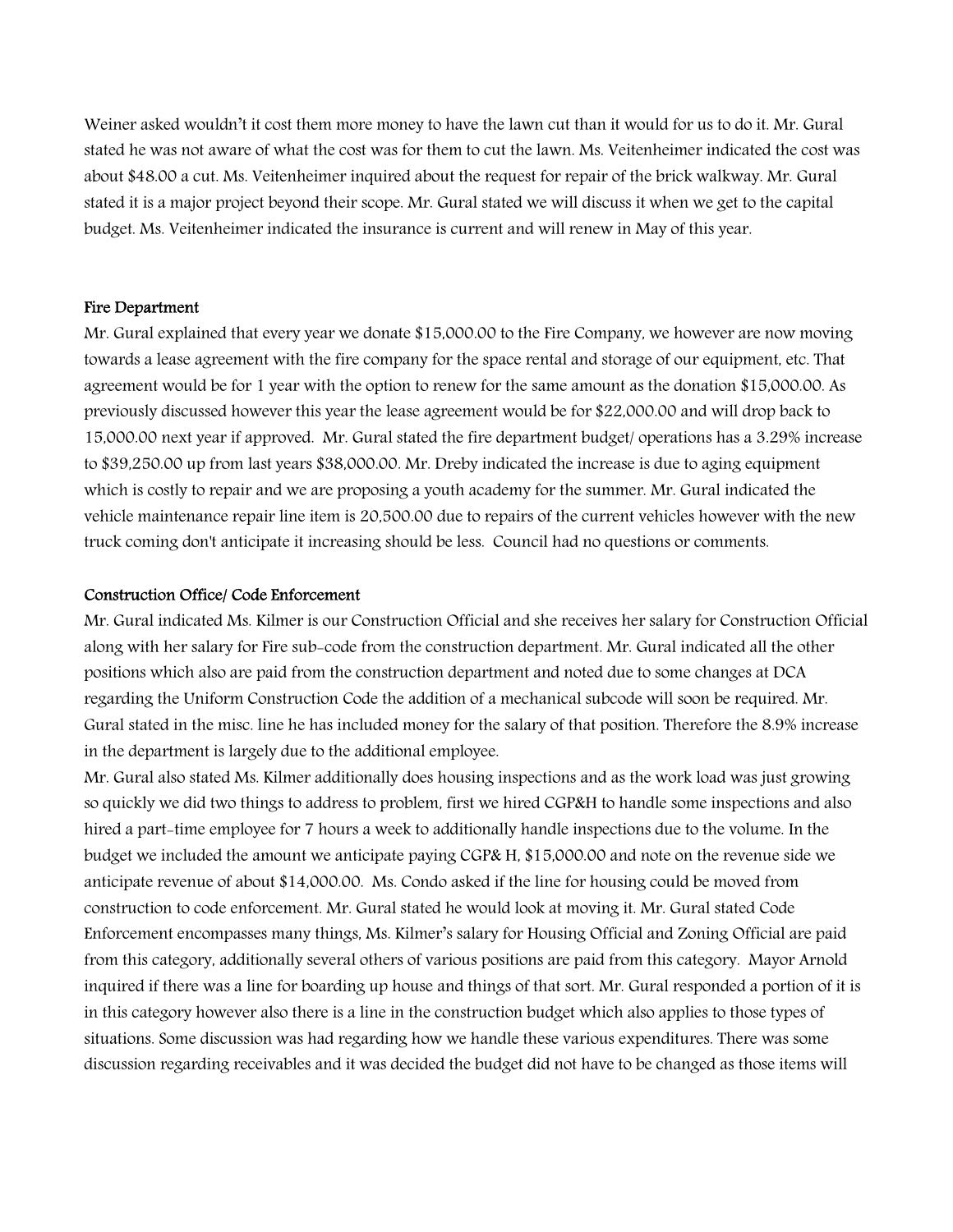become receivables and post to a receivable account and would not affect the budget line items. Mr. Nehila and Ms. Condo agreed to the process.

#### Uniform Fire Safety Act

Mr. Gural indicated Ms. Kilmer's salary for Fire Official is from this budget category; additionally Mr. Holt who is our Fire Inspector is also paid thru this category. Mr. Gural noted Mr. Holt is paid \$16.98 per hour compared to other inspectors he is willfully underpaid in an effort to bring him more in line with the other inspectors Mr. Gural proposed a \$3.20 increase bring him to \$20.00 per hour. His current salary is \$5,297.76 and the increase would bring him to \$6,240.00. Mayor Arnold asked if there would be additional revenue coming in to offset this cost. Mr. Gural indicated he did not believe so.

Mr. Gural also noted Mrs. Kilmer is also our Certified Personal Trainer for which she is paid \$918.00 per year. Her certification gives us the opportunity to allow and extend use of the gym and exercise equipment, in the community center, to staff and the fire department. Mr. Gural indicated that stipend is paid from the General Admin salary and wages category.

Mr. Gural then went back to the beginning/ top of the appropriations worksheet and began with General Administration touching on every area and explaining the section and the numbers allocated. Mayor Arnold inquired if there were comments to the various areas which Mr. Gural explained. The sections which required additional explanations or where there were comments are mention below:

## General Admin

Mr. Gural explained the appropriations in this category. There were no comments or questions.

#### Mayor and Council

Mr. Gural explained how council salaries became different. Because some council members elected to take the 2% salary increase last year and others didn't, every seat may have a different salary. Mr. Gural indicated those salaries really need to be the same, and for the sake of the budget the same amount was used for each council seat except the council president, which is different. Mr. Gural stated that decision does not need to be made today however in April when we adopt the salary resolution council can decide exactly what they want their salaries to be. Ms. Weiner asked if it could be a range. Mr. Gural indicated it can be whatever council wishes it to be. Mayor Arnold noted if you wish to make donations to nonprofits or other organizations you may also take a portion of your salary and do so, giving the example of giving part of it to personal relations for flowers and gift baskets. Mr. Russell added or the Halloween Parade or PCCPB other non-profit organizations. Ms. Weiner asked what the \$6,000.00 in misc. expenses is for. Mr. Gural indicated Mayor and Council's cell phones. Mr. Gural explained public relations line item is for items which council may wish to send to residents to notify the of changes or a quarterly newsletter letting them know what's going on in the Borough. Mr. Gural also note the new line item for personal relations.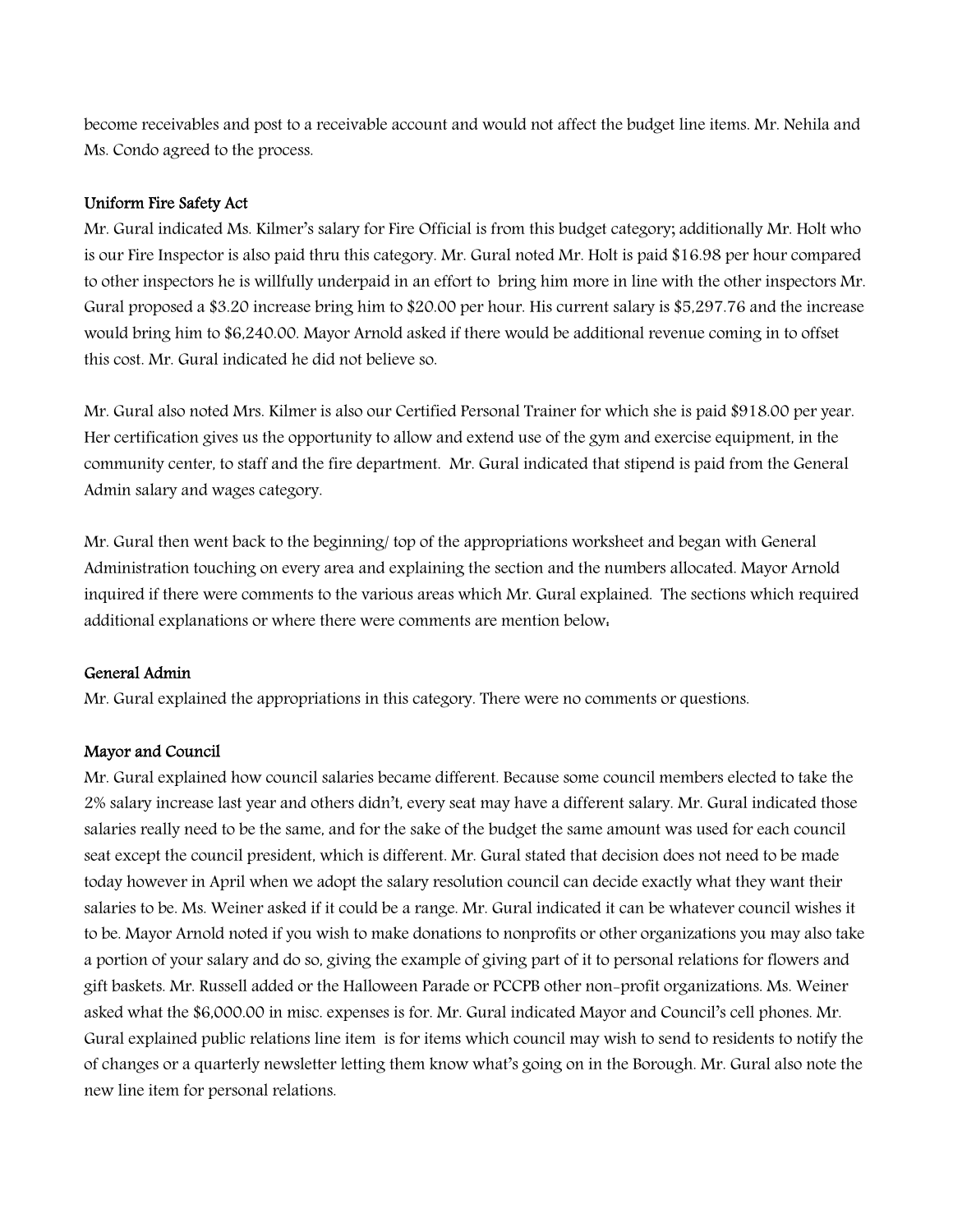## Borough Clerk

Mr. Gural explained Ms. Jackson is close to obtaining her certification for Municipal Clerk and as with other certified individuals she certainly in entitled to be compensated accordingly. Mr. Gural indicated the misc. line item was included so that we would be prepared if and when that occurs. Mr. Gural indicated include in the category was an additional \$1,000.00 for file cabinets. Ms. Weiner inquired if it was necessary to have new cabinets. Ms. Jackson replied additional storage space is needed and many items in the Clerk's office need to be under lock and key and most of the file cabinets do not lock. Mr. Gural indicated he also decreased the Elections other expenses line by \$250.00.

## Finance Administration

Mr. Gural explained the category. Council had no questions or comments. Collection of Taxes Mr. Gural explained the category. Council had no questions or comments. Assessment of taxes Mr. Gural explained the category. Council had no questions or comments

#### Legal Services & Costs

Mr. Gural indicated it is very hard to budget for these items as due to things which happen during the year, these lines could significantly increase or may remain the same or less. Mr. Gural stated this year the Personnel and Policies Manuel has to be updated so we will incur a cost to do that which we did not have last year. Mr. Gural noted last year we budgeted \$10,000.00 for COAH however spent 15,000.00, he also noted we settled with COAH last year so we anticipate that spending to be considerably less. Mr. Gural stated we just began budgeting funds for our Land Use Board professionals. Last year we budgeted \$1,000.00 however we spent \$5,200.00, this year we are in the process of the Master Plan Reexam, done every ten years, which will incur cost, which we have to budget for. Mr. Gural stated we budgeted \$3,000.00. Mrs. Tait asked whatever funds are not used go back to surplus. Mr. Gural agreed and noted any funds from the 2018 budget not spent go to surplus and are available for use in the 2020 budget.

## Engineering Services

Mr. Gural explained last year we had to transfer 12,000.00 into this category, why because we are constantly doing something, road improvements, street openings etc. Council had no questions or comments

#### Grants & planning

Mr. Gural explained the category. Council had no questions or comments

## Land use board

Mr. Gural explained the category. Council had no questions or comments

## Construction Code Official

Mr. Gural noted we have already gone over this category.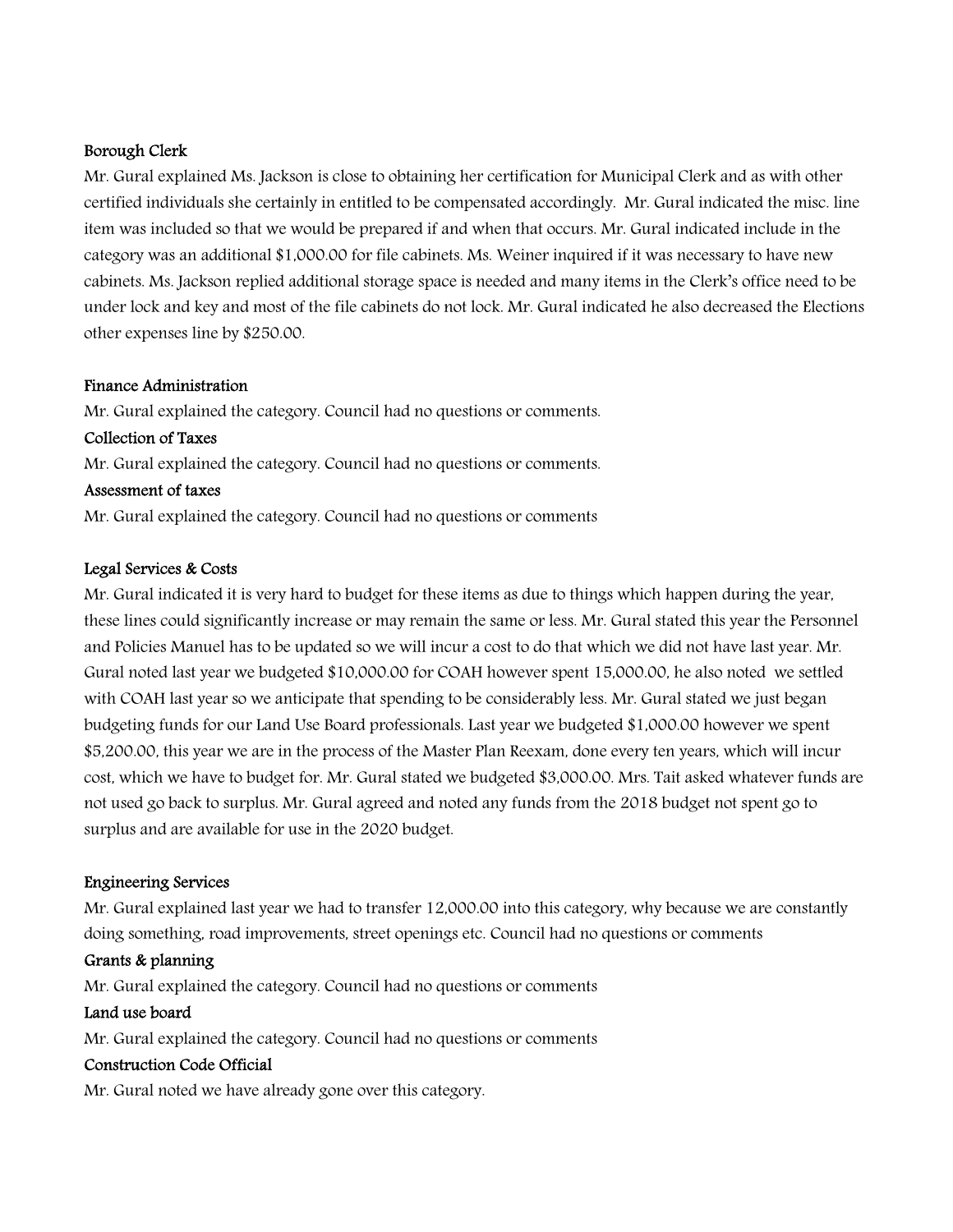#### Code enforcement

Mr. Gural noted we have already gone over this category.

#### Insurance

Mr. Gural noted we no longer have to pay surety bonds premiums they are built into JIF premiums. No questions or comments

#### Group Insurances

Mr. Gural explained the category. Council had no questions or comments

## Unemployment Compensation

Mr. Gural explained the category. Council had no questions or comments

# Mayor Arnold stated we would take a short break – Time 9:52 AM, back in session 10:05 am Police Department

Mr. Gural indicated the first item is special officers. Mr. Gural indicated this came about due to the numerous conversation regarding parking and parking enforcement on Broad Street and other places in business area. Mr. Gural stated to specifically address those parking issues, the Chief proposed hiring a special police officers assigned for that purpose. Chief Pearlman stated as currently staffed he does not have the manpower to handle the parking enforcement in the business area. Chief Pearlman proposed hiring four officers as Class I Special Officers to handle parking only in the business areas. Mrs. Tait inquired is that an officer who is carrying a gun? Chief Pearlman said no. Chief Pearlman indicated the training for a Class I is only two weeks plus whatever training the department devises. Chief Pearlman stated this is what he proposes to deal with the parking issues or we can continue with what has been happening. Ms. Weiner indicated she did not want to do that this year. Mrs. Russell stated because we have so many different lengths of time for parking and we are currently looking at the parking ordinance there is just not enough data, 34 tickets in 2 days, to support a \$61,000.00 expenditure. Mr. Howard stated something need to be done. Chief Pearlman indicated it has to be enforced or it will never be complied with. Chief Pearlman indicated his numbers were based upon enforcement 7 days a week from 10:00 am to 8:00 pm. Ms. Weiner stated that there's a lot of work which need to be done with all the issues in the downtown area, parking may not be the one we do first maybe other things need to be done first. Mr. Yetter indicate if we put the money in the budget we can decide later if we want to move forward, at least the money is there. Mr. Howard indicated he would like to see it included in the budget for now. Mrs. Russell asked what the impact was on the tax rate. Mr. Gural indicated about 20.00 to 25.00 less per year per household. Mrs. Tait asked if later in the year we decide to hire those two officers it could still be done. Mr. Gural noted by the time it was decided to hire later in the year we would probably be closer to 2019 by the time they were hired. Mr. Allmond stated he understood the need to fix the problem and something would have to be done, however did not feel that now was the time to do it as there are a lot of times which need to be fixed. Mr. Howard agreed. Mayor Arnold indicated listening to all the comments from council, now is not the time to implement this project perhaps it should go back to public safety committee for additional discussion. Council decided to delete the 61,000.00 for now and it will be revisited again at a later date.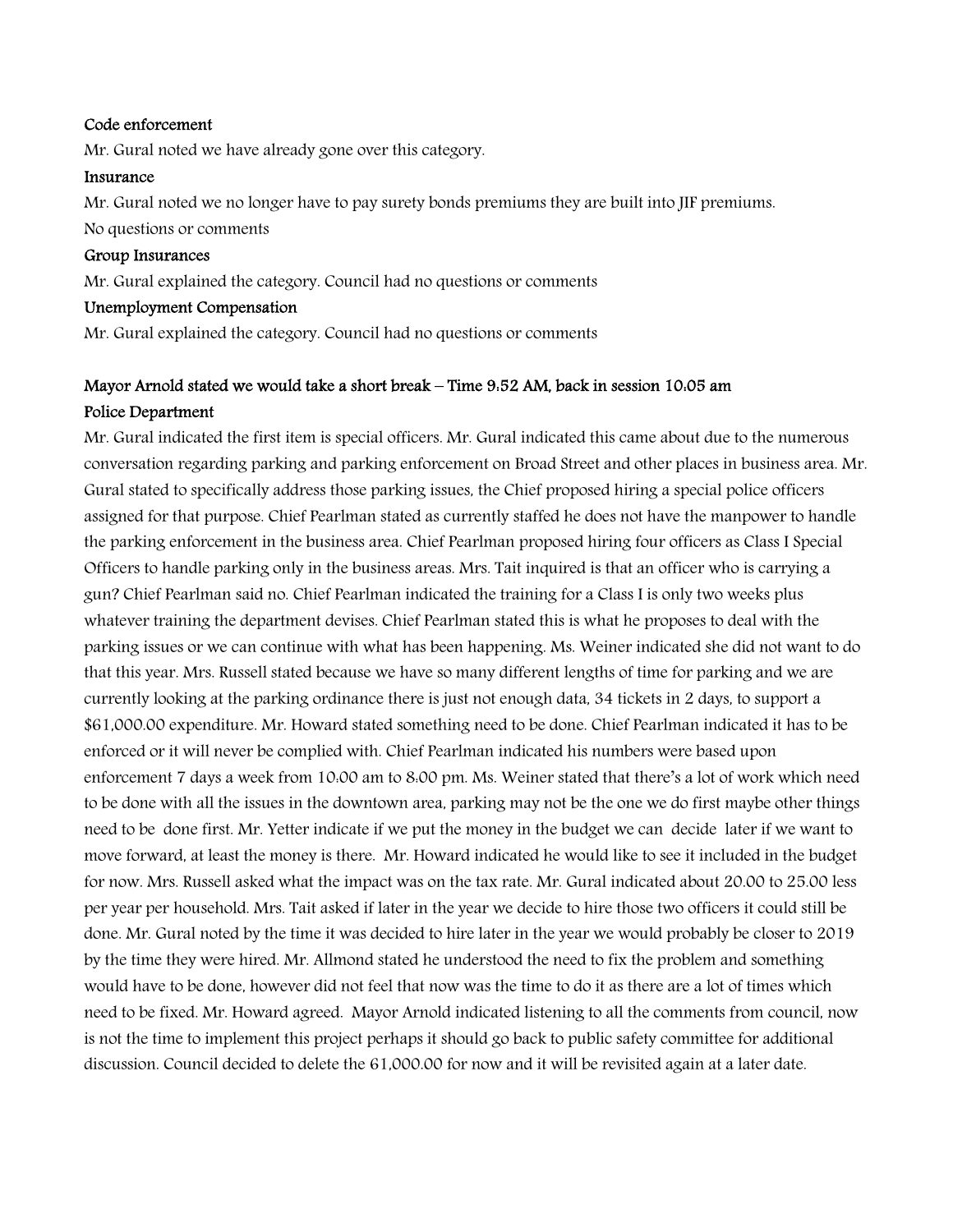Mr. Gural then spoke about salaries. Chief Pearlman recommended Mrs. Montgomery for an increase, she is currently making \$12.14 per hr., would like to bring her up to \$15.50 per hr. bring her annual salary to 20,150.00. Mr. Gural indicated there was conversation last summer where the public safety committee made a recommendation to the governing body to provide increases to the Chief and Lieutenant however the governing body decided that because it was not built into the budget it would be considered in 2018. Mr. Gural stated the amount which was discussed in 2017 was put into the 2018 budget. Mr. Gural indicated that just because this line item is approved today does not mean they walk out with those increases tomorrow, there are still approvals which need to happen, for example salary resolution, etc. Mrs. Russell asked that was the highest number we discussed. Mr. Gural indicated he did not know he only used the number council discussed and decided to use even though it was voted down. Chief Pearlman indicated these increases put the separation between them and the rank and file which should already be there. Ms. Weiner indicated she was ok with an increase not sure if she is ok with full increase. Mr.Yetter stated we are only putting a number in the budget. Mrs. Russell stated she felt like Ms. Weiner and the number out into the budget does effect the tax rate. Mr. Gural asked if it was ok to leave it there for now, go on with the rest of the budget and revisit the line later. Mr. Gural indicated a new hire for the police department is a part time evidence tech, Chief Pearlman indicated this could wait until 2019. Chief Pearlman asked if he could explain the need even though were won't do it until 2019. Chief Pearlman explained with the new bail reform information must go to the county prosecutor faster than we use to have to get it to them. There are demanding body camera videos within 24 hours. Chief Pearlman indicated he would like to make that person a class 2 officer. It was decided this would come out of the budget for 2018. Mr. Gural the spoke about the Dept accreditation program. Mr. Gural it would be nice to have the Police Department accredited and JIF likes for thing to be accredited. Mr. Gural indicated the Rodgers Group proposal would be ideal but could be completed in 2019. Mayor Arnold asked if they was any benefit with the JIF for doing this. Mr. Gural indicated the JIF actually pays and amount towards it and there is a slight reduction to our premium. Mrs. Tait asked if it was a onetime fee. Mr. Gural indicated it is a onetime fee to get us accredited however there is an annual maintenance fee which is about 8,000.00 or 9,000.00 dollars. If was decided to remove it from the budget for this year. Mr. Gural stated there is a new account line for an officer wellness program. Chief Pearlman this is a wish list item which can wait until next year. He state it is a program which would allow us to hold 2 seminars at the Borough dealing with mental stress of the job and dealing with their families. The program would also allow officers up to two visits with Dr. Kelly however any visits over two officer would pay out-of-pocket. Chief Pearlman indicated, not many in this county have this program however it came about because of the high rate of officer suicide in our county. Ms. Weiner asked why is this different from an officer just going to the specialist of their choosing and there health insurance covering it. Mrs. Tait indicated this is a proactive program as oppose to a reactive program. Chief Pearlman indicated this program would mandate at least one visit for each officer with Dr. Kelly. Ms. Weiner asked if there are other program out there which would do the same thing. Chief Pearlman indicated no. Some additional conversation was had and Council decided keep this item in the budget.

Mr. Gural indicated with police vehicles we lease them or finance the purchase of our sedans. A few years back we began purchasing SUV's because they have a greater life expectancy and can be considered a capital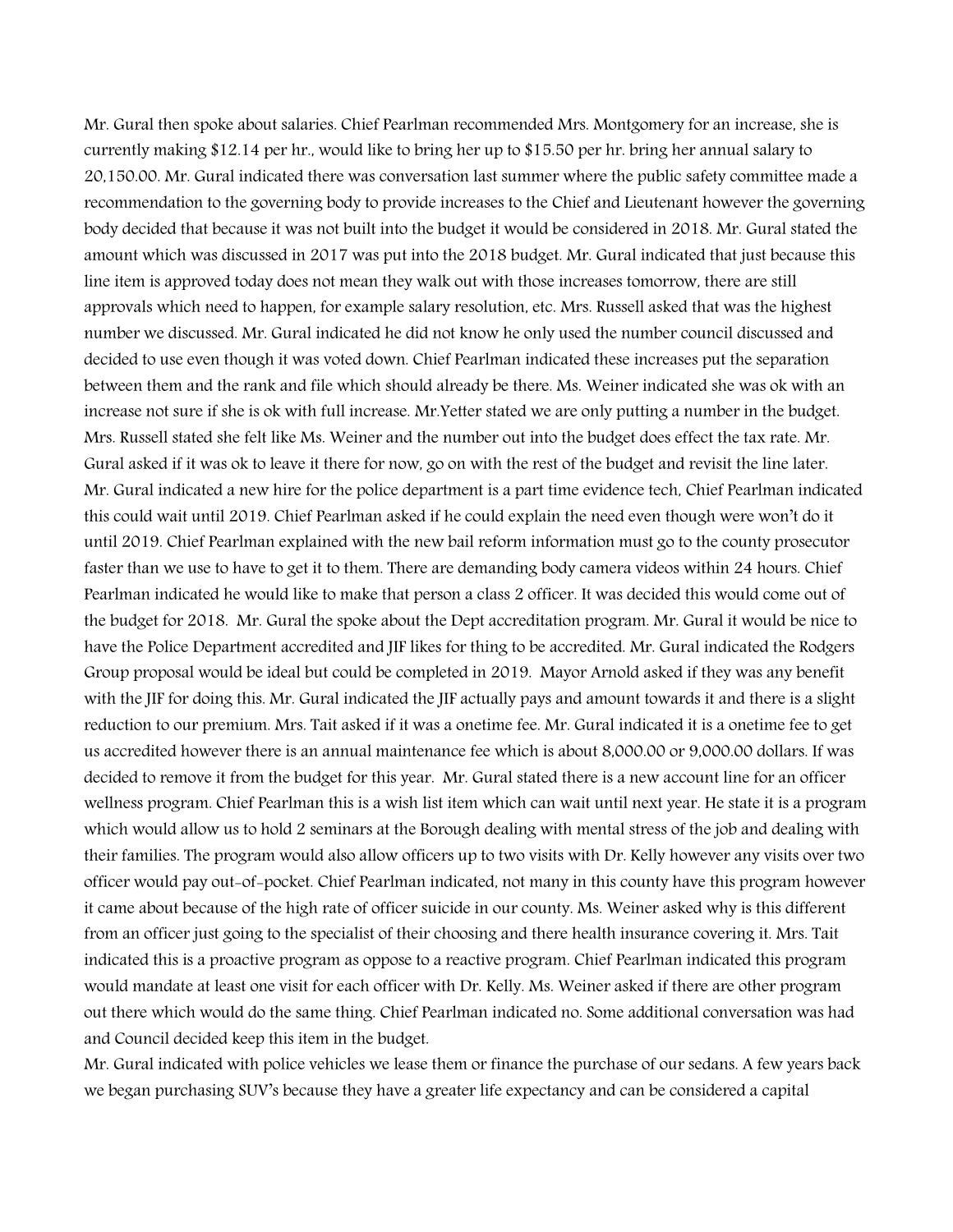expense. Sedans we lease for 3 years then buy them outright at the end of the lease. Mr. Gural noted there is an SUV included in the capital budget, and funding for two leases which we are presently involved in are included in this line item (Police Dept. Vehicles) of the budget. Mr. Gural indicated that if this line is increased by 14,000.00, we can lease purchase another vehicle and delete the vehicle in the capital budget. Chief Pearlman agreed. Mr. Gural asked to let it in the budget and we can talk about it again when we get to the capital budget.

## Crossing Guards

Mr. Gural explained the category. Council had no questions or comments

#### Police Radio Communications.

Mr. Gural explained the category. Council had no questions or comments

#### Emergency Management

Mr. Gural explained the category. Council had no questions or comments

#### Aid to Volunteer Fire Company

Mr. Gural noted we have already gone over this category.

## Aid to Volunteer Ambulance

Mr. Gural explained this is a new category just not a new line, as we use to donate to the Ambulance Squad and then they became a paid staff and began to serve other municipalities. Mr. Gural stated last year during the discussions regarding the agreement between the three municipalities, we learned that when the Ambulance association bills our Palmyra residents for their services they accept whatever the insurance company gives and does not go after Palmyra residents for the difference. Moving forward the State now says that to continue that relationship we have to make it up in other ways. Some conversation was had regarding what we could do. Mr. Gural indicated something must be budgeted for that service so 2,500.00 was budgeted.

## Fire Department

Mr. Gural noted we have already gone over this category.

## Uniform Fire Safety Act

Mr. Gural noted we have already gone over this category

## Borough Prosecutor

Mr. Gural explained the category. Council had no questions or comments

## Streets & Roads – Public Works

Mr. Gural indicated additional overtime is included to provide for one additional midweek evening opening of public works during the summer.

Mr. Gural indicated we inappropriately charged our salt purchase to the incorrect line and so we moved from materials and supplies to correct line salt, the amount was10, 000.00 and budgeted it correctly this year. Council had no questions or comments

## Railroad Landscaping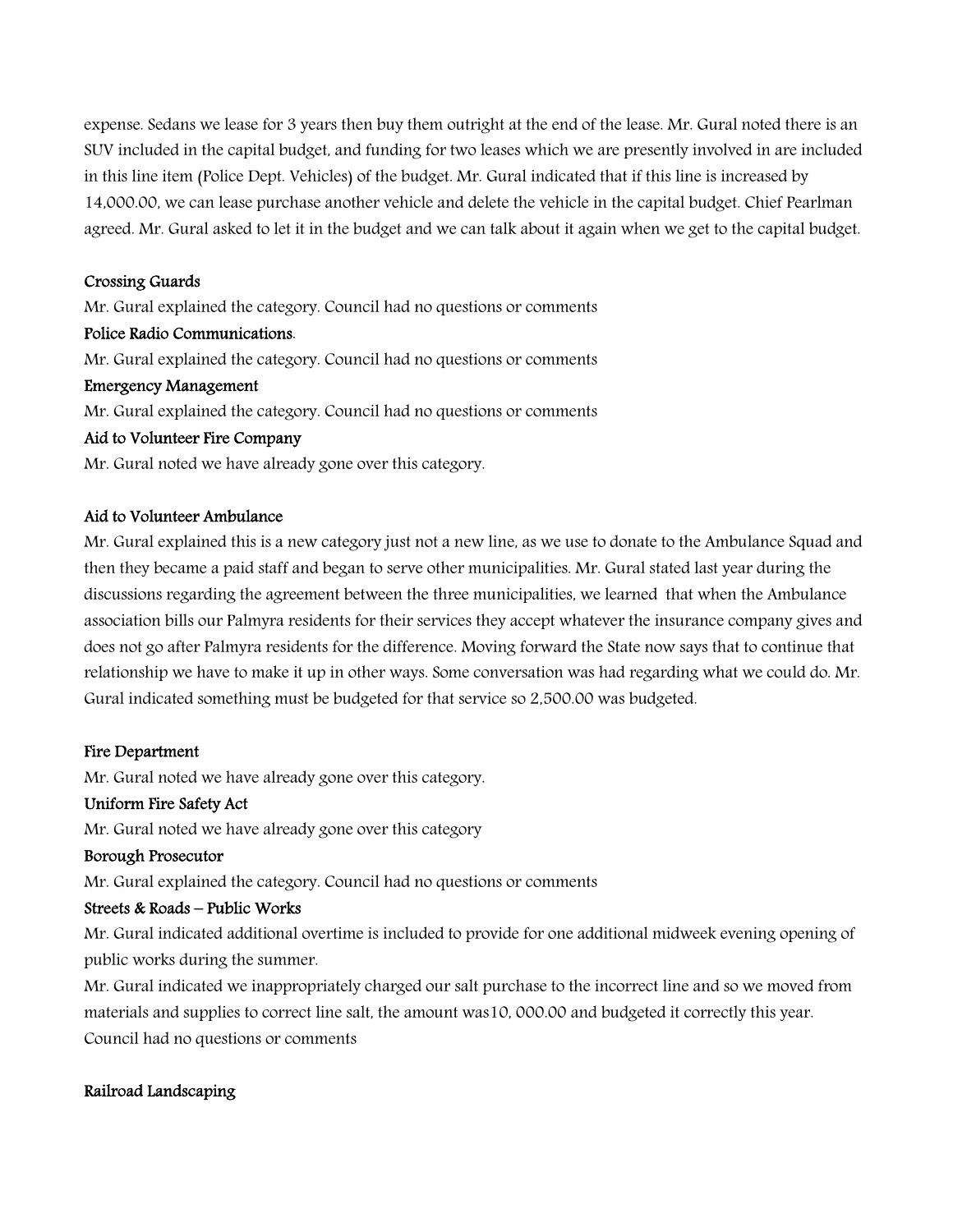Mr. Gural stated in Railroad Landscaping- misc. in years past we budgeted \$1,000.00 however we did not use it last year. Ms. Weiner inquired what we could do to maintain our gardens. Mr. Gural indicated he could put money in the budget and we can decide what to do with it later. Ms. Weiner indicated she did not think public works had the time to put into it to keep it up on a daily basis. Mayor Arnold asked Ms. Weiner if she was looking into hiring a company to come in to do that. Ms. Weiner replied she was looking at some ideas of cost to bring to the committee. Mrs. Russell stated that since we don't have a plan what if we went with \$2,500.00. After some discussion regarding how to and what to do Council decided to only add 42,500.00 and come up with a plan of what to do with it.

Mr. Yetter requested streets and roads Uniforms be reduced by \$1,000.00 as it was not spent last year.

## Solid Waste Collection

Mr. Gural explained this reflects our new current contract for nine months, Mr. Gural then noted the number reflects what Republic is being paid for 9 months not including what we are paying South Jersey for three months. Mr. Gural indicated he would like to take miscellaneous up to \$17,500.00 and we should be ok.

## Mayor left dais at 11:15 returned at 11:16

Ms. Weiner asked why bulk containers up to \$30,000.00 from \$25,000.00 are when only \$15,149.00 was spent. Mr. Gural indicated that's the new contract.

Mr. Gural also indicated his concern with the Solid Waste Recycling line which we budgeted\$ 2,500.00 but we spent \$20,000.00. In years past we spent smaller amounts but we need a grant to do it.

## Public Buildings & Grounds

Mr. Gural explained the amount requested to fund the trust fund is included with the salaries. Mr. Gural indicated last year the request was for \$19,000.00 this year it is 8,600.00. Mr. Gural indicated it was not until late in the year that we began applying the revenue to the trust fund. Mrs. Tait stated so it almost paying for itself. Mr. Gural indicated yes and reminded all that there is now almost full time coverage in the building during the hours they are open. Ms. Jackson indicated it has truly be an eye opener, we had no idea of some of the things which were going on in the center. Ms. Jackson stated there have been some growing pains however what we have learned and ultimately no matter what goes on in the facility the responsibility and liability lies with the Borough. With that said we had taken the position of trying to learn as much as possible, be and helpful as possible, opening the doors to as many as possible and then to also look at anything which could reduce the liability of the Borough and the taxpayers.

Ms. Weiner asked so that's all that is need to balance the fund verses the revenue. Mr. Gural indicated yes. Mr. Gural indicated we are also proposing a mobile phone for Michelle as she does a lot of work of sight and is not in the office full time additionally many times staffers and or residents need to reach her regarding scheduling of lights etc.

Mr. Gural indicated Mr. Howard requested shirts to identify the staff of the community center. Mrs. Tait indicated it would be nice to have them in uniform. Mrs. Russell indicated she agreed. Ms. Jackson indicated they do have badges which they wear. Mayor Arnold asked if you give them T-shirts, what you do in the winter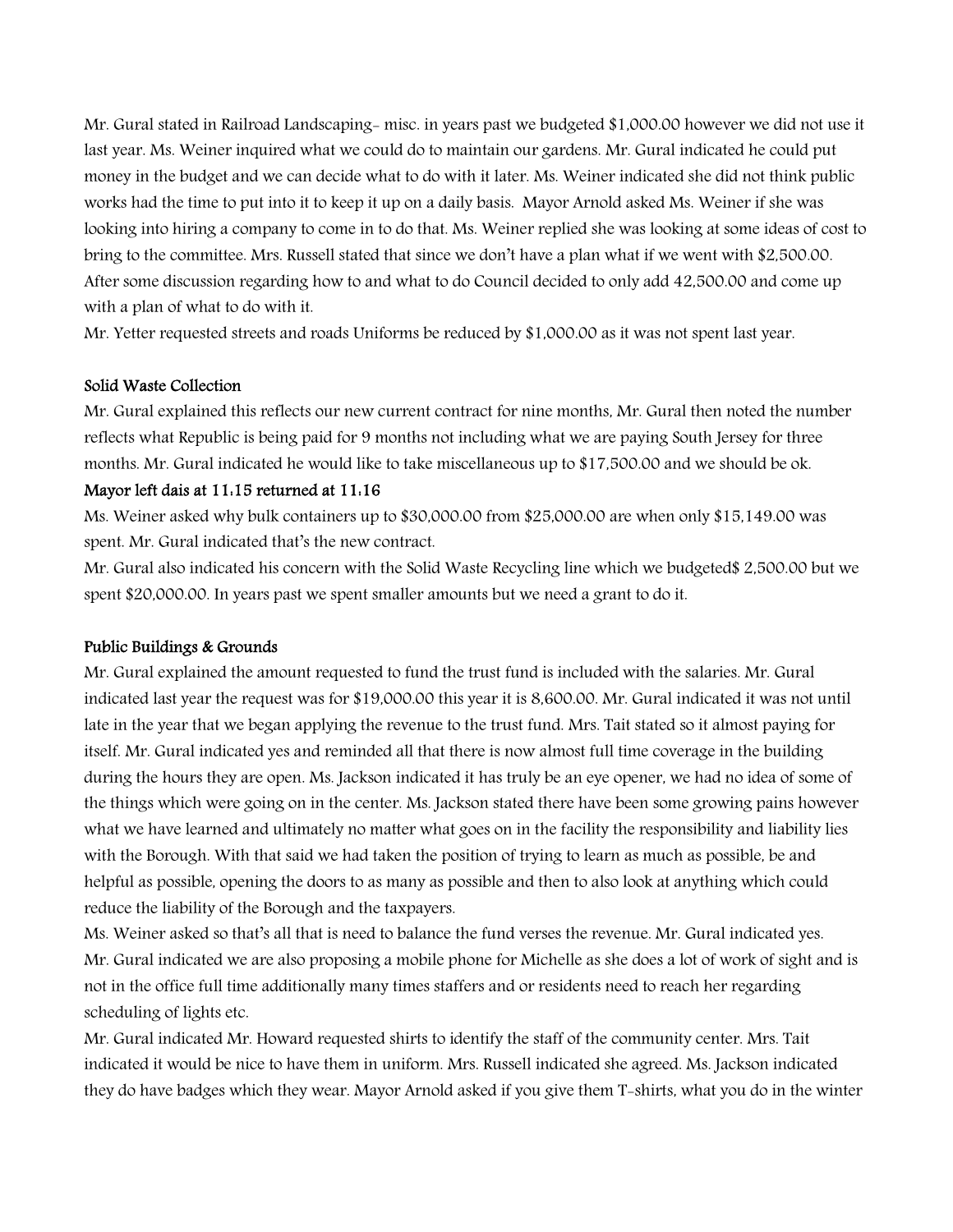sweatshirts, jackets. Mr. Gural indicated we are talking about 200.00 dollars leave it in the budget and we will decide later.

## Ms. Weiner left dais 11:25 back 11:27 Ms. Tait left dais 11:27 back 11:29

#### Shade Tree

Mr. Gural explained Dave Austin is back and will be paid from this category. Mayor Arnold explained there is legislation pending which would allow expenses of shade tree to go into the capital budget. Mr. Gural indicated the budget is the same as last year.

Council had no questions or comments

#### Vehicle Maintenance

Mr. Gural explained the category. Council had no questions or comments Condominium Services Law Mr. Gural explained the category. Council had no questions or comments Board of Health Mr. Gural explained the category. Council had no questions or comments Animal Control

Mr. Gural explained the category. Council had no questions or comments

## Parks & Recreation

Mr. Gural explained the donation for the Palmyra Community Center Program Board is included in this area category. Mr. Gural indicated the request from the PCCPB is in your packets. Mrs. Russell inquired if moving forward this was going to be something we would not need to do as we are funding the recreation account for them. Mr. Gural indicated they are two different things this is a private organization requesting a donation, they are not linked to the trust account. Mrs. Tait stepping down from the dais indicated that the PCCPB has applied for several grants, received one for \$1,000.00 and are looking at several more as the entire purpose was to become self-sufficient. Mayor Arnold stated the request is for the same amount as last year. Mayor Arnold asked Mrs. Tait if she knew if the revenue brought in last year was the same or more than the previous year. Mrs. Tait indicated she did not know, however believed more can in last year than the previous year. Mr. Weiner stated from looking at the flyer it appears they are offering more class than they did before. Mayor Arnold indicated there was a net lost last year of \$4,548.00. Mrs. Tait indicated that was because more free programs were offer to the residents last year. Mayor Arnold stated the major expense of the PCCPB is the program coordinator which is \$500.00 more than the donation request, is there any way it can be adjusted downward. Mrs. Tait indicated it's a lot of work and if she were to adjust that salary it would go up. Mayor Arnold indicated it is a positive thing for the community but when you look at this and then look at what we are paying three individuals to oversee the community center for all events, \$8,000.00 for one person to do program coordinating and \$19,000.00 for three people. Mrs. Tait indicated the responsibilities are different. Additional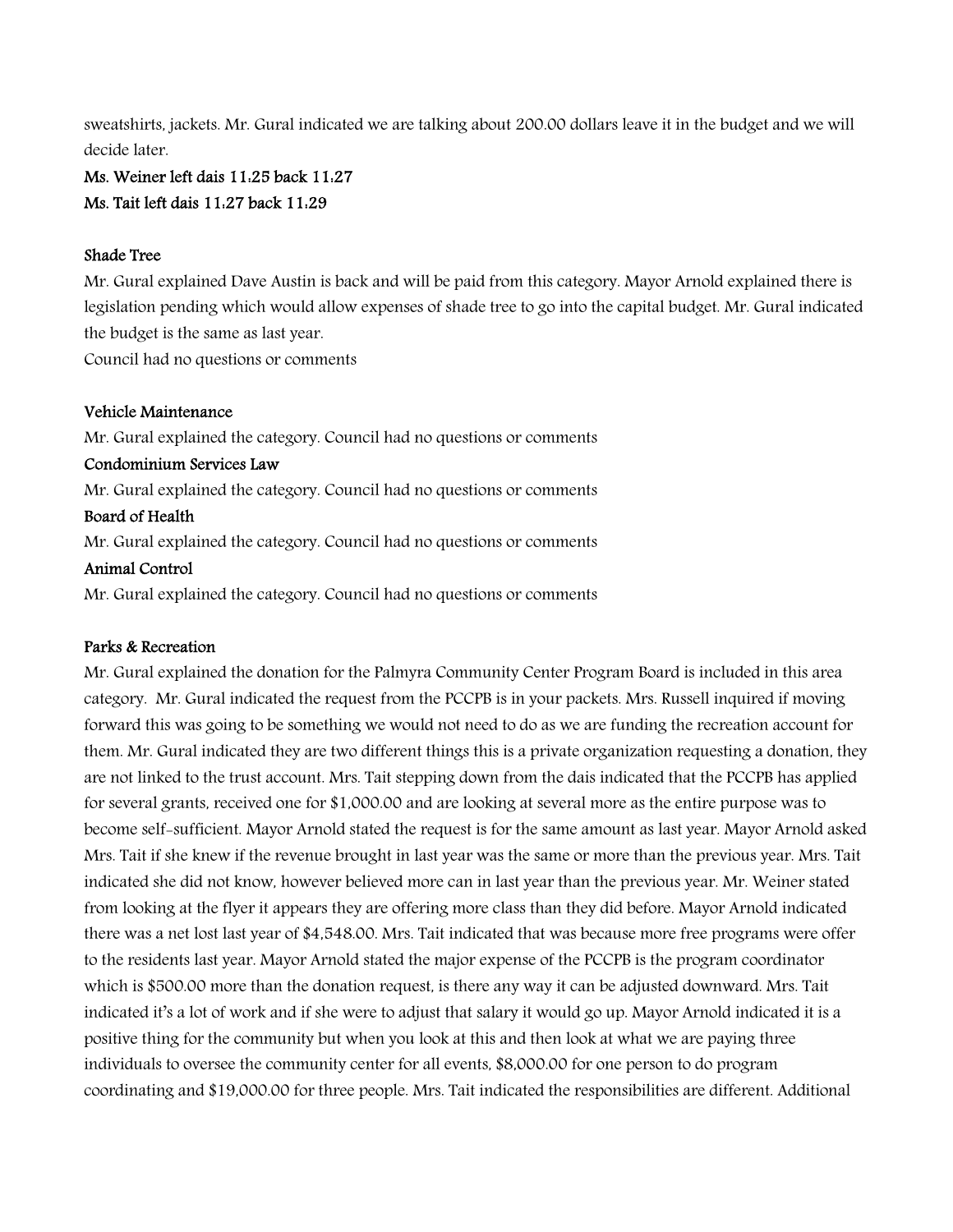discussion was had regarding the responsibilities. Mayor Arnold asked how the programs are going. Ms. Weiner indicated the classes are growing. Mrs. Tait indicated what we need to work on is getting the information out to the residents. Mayor Arnold asked if it was possible for the Borough to help with grant opportunities available. Mr. Gural indicated yes.

#### Education Functions

Mr. Gural explained the category. Council had no questions or comments

## Community Youth & Recreation

Mr. Gural explained the many donation requests. Council had no questions or comments

## Mr. Howard left the dais 11:41 returned 11:45

Mr. Gural explained our summer camp program with the YMCA camp program and how it came to be. Mr. Gural explained we don't really give the money to the YMCA, the \$10,000.00 pays the tuition to various students selective by the school, wishing to attend the YMCA Camp program at our community center. Mr. Gural indicated we have applied for the grant be it won't be announced until later this year so that why this is included now. Ms. Weiner asked if that number could be cut. R. Nehila indicated if the grant is approved it could be inserted into the budget by Chapter 159 and by Resolution at the end of year you cancel the appropriation so it becomes available in the budget next year and it does not have to wait. Ms. Weiner asked to cut it to \$6,000.00. Mr. Howard and Mrs. Russell indicated it should not be changed. Mrs. Tait stated they are using our community center for free. Ms. Condo and Mr. Gural indicated, not for free, they do pay us for children who come to the camp but are not from Palmyra. After some discussion it was decided to let it as it is. Allmond left dais 11:50 returned 11:52

# Contribution to Tri-Boro Senior Citizens

Mr. Gural explained the category. Council had no questions or comments

## Accumulated Sick Leave Compensation

Mr. Gural explained the category. Council had no questions or comments

## Celebration of Public Events

Mr. Gural explained this category varies. Mr. Gural indicated the question has come up at the last minute regarding Holiday decorations, which are expensive, we need a plan it can't wait until the last minute. Mr. Gural stated the allocation for decoration appears in two locations here and in the capital budget. Mr. Gural recommended it be taken out of this line item and put the expense in the capital budget, this also includes furniture for the farmer's market. Mrs. Tait indicated the number is still too high. Mr. Yetter indicates he paid all the bands \$500.00 each. Council recommends it be moved and the number be adjusted from \$22,000.00 to \$10,000.00.

## Utility Expenses & Bulk Purchases

Mr. Gural explained the category. Council had no questions or comments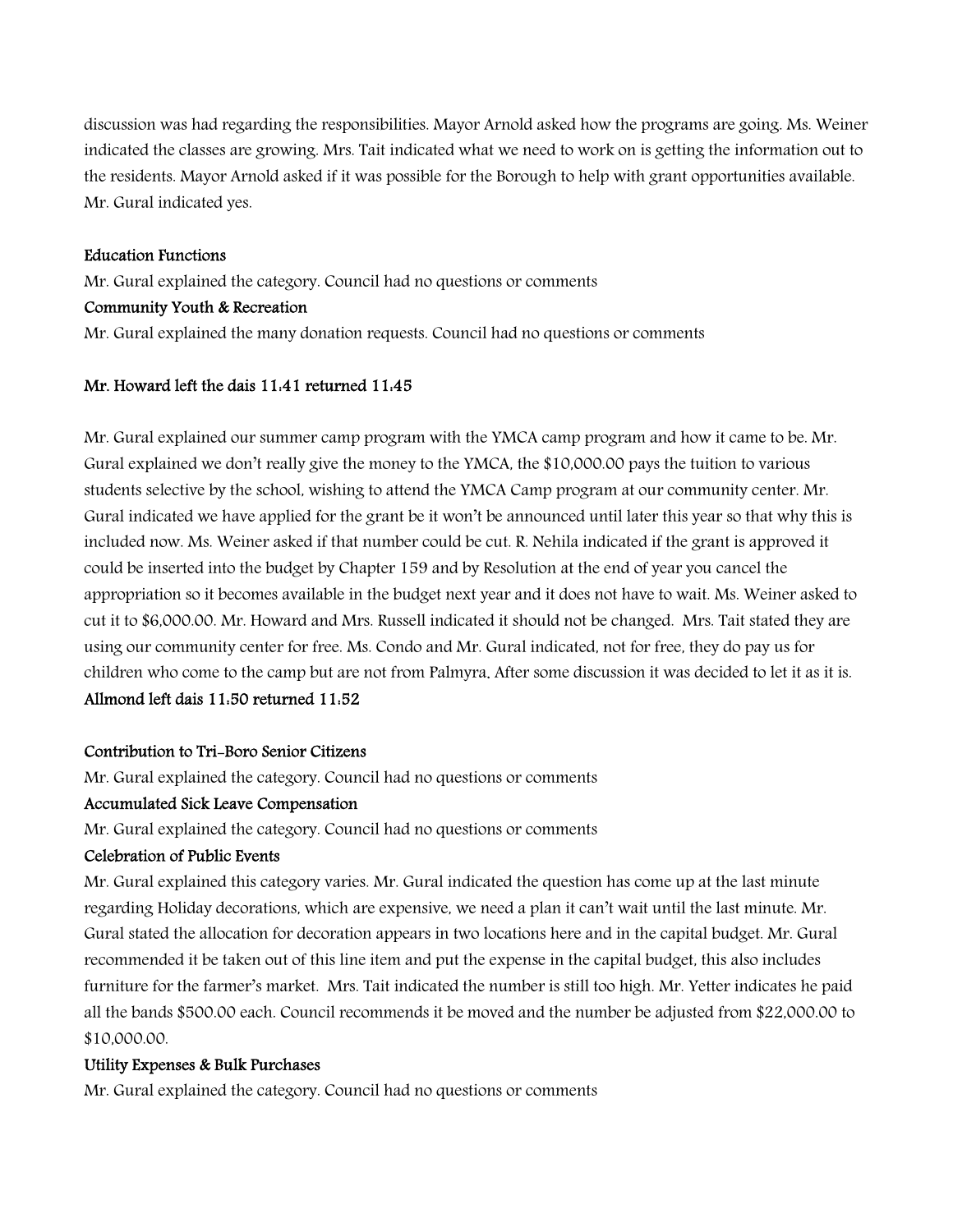#### Landfill and Solid Waste Disposal Costs

Mr. Gural explained the category. Council had no questions or comments

#### Statutory Expenses

Mr. Gural explained the category. Council had no questions or comments

#### Municipal Court

Mr. Gural explained the category. Council had no questions or comments

#### Capital Improvements

Mr. Gural indicated with all that said we currently have a balance of \$404,000.00 available for use for the 5% down payment on capital purchases or for capital purchases. Mr. Nehila indicated when we started this morning we were at 4.53% which is \$76.25 to the average home owner after our adjustments we are now at 2.35% which is \$41.65 for the annual increase. Mr. Gural indicated that we are using \$920,000.00 from surplus on the revenue side to offset the tax levy. Mr. Gural explained the surplus balances and how they were used in the various years. Mr. Gural explained many various things surplus, our debt service, bands, and how much money can be returned to surplus. Mr. Gural and Ms. Condo suggested taking an additional \$300,000.00 from surplus and paying down the principle on our existing bands over the next few year to avoid turning the 2017 BAND into a general obligation bond which will incur high fees and higher interest rate. Mayor Arnold asked if he had any idea of the projects savings. Mrs. Condo indicted perhaps 1½ % in interest. Mr. Yetter asked if it was possible to take and additional \$20,000.00 from surplus to offset the tax levy and what would the number look like. Mr. Nehila indicated it would equate to 1.99% or \$35.26 per house hold. Mr. Gural indicated if council is happy with that then we are finished with the allocations. After some discussion amongst council it was decided the additional \$20,000.00 would be used.

## Deferred Charges

Mr. Gural explained the category. Council had no questions or comments

## Reserve for Uncollected Taxes

Mr. Gural explained the category. Council had no questions or comments

## Sewer Utility Budget Appropriations

Mr. Gural indicated we have already talked about the salaries and transferred the funds from the current fund to sewer. Mr. Gural explained there are other expenses which we have incurred. Mr. Gural indicated that a number of the invoices which should have been paid in 2016 were paid in the beginning of 2017 so the numbers for 2017 are a little more than what the real actual cost was in 2017, however we are on the right track now. Mr. Gural indicated what can be recommended for operating cost is about 3.4% less than last year, a savings of about \$47,000.00. Mr. Gural indicated in your sewer packet you will see the actual revenues we can expect to collect. It shows \$1,638,261.00 is our billing for 2018 but we know our budget \$1,875,000.00. After explaining the various charts and costs required to treat waste water Mr. Gural indicated the difference is what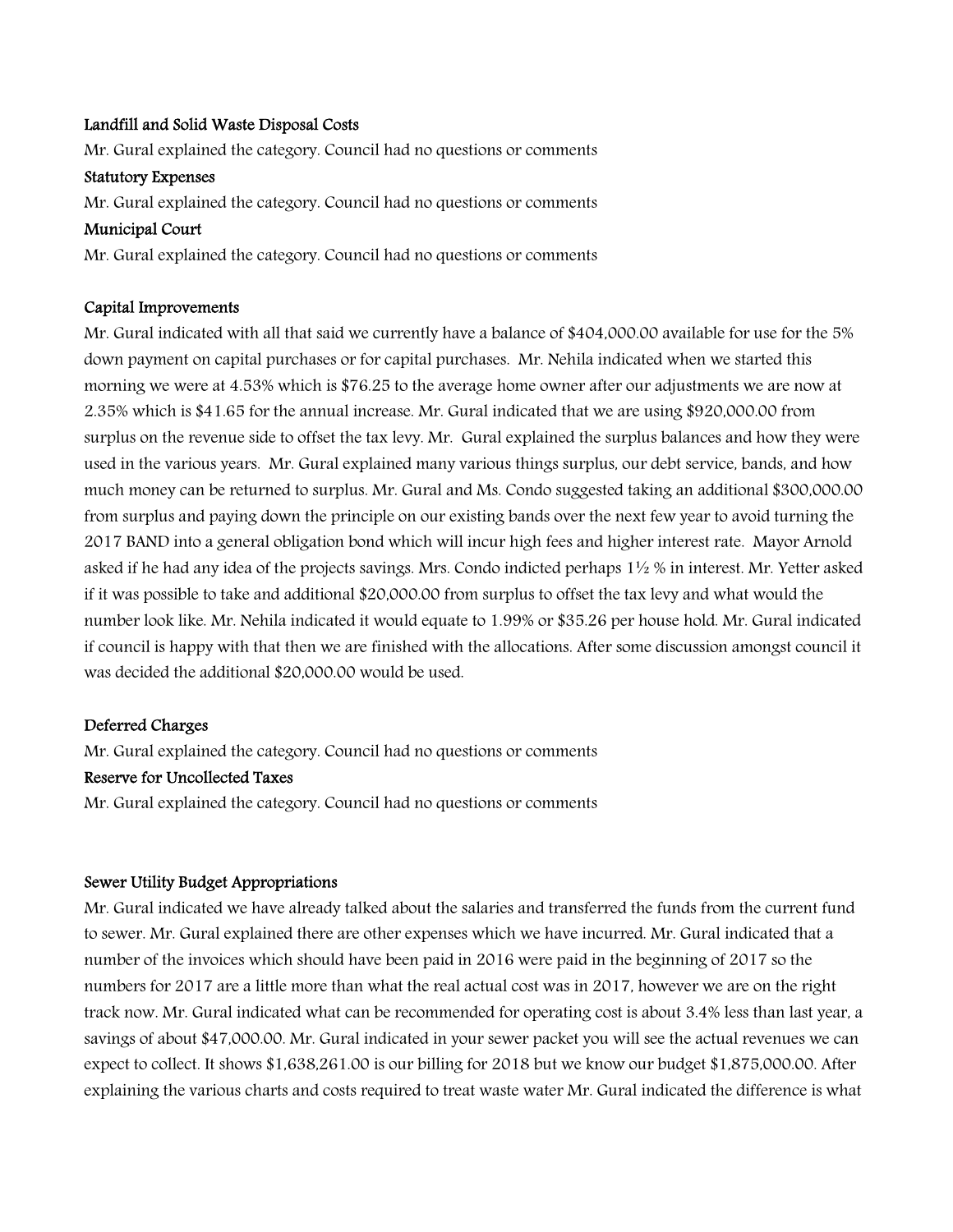we either get from the sewer surplus or raise in revenue. Mr. Gural indicated we have \$589,000.00 in surplus, if we take the \$237,000.00 from surplus were are left with \$351,000.00. How many years can this be done before we are broke. Mr. Gural indicated a sewer rate increase is going to be required, if should be for the second half on 2018 or at the very latest the beginning of 2019. Mayor Arnold inquired about Gemini. Mr. Gural indicated Gemini has their own arrangement which is based on water flow.

#### Capital Improvements

#### Sewer

Mr. Gural then moved on to the sewer capital improvements noting that all items contained in the 2018 column should be completed this year. Two big projects still to be complete, there are the Public Road pump elimination project which will cost \$840,000.00 plus and the Berkley Avenue pump station project which will cost about 1.35 million. Mr. Gural explained why they have to be completed and it can no longer wait. Mr. Gural noted additionally there are two plant upgrades one for \$15,000 and the other \$20,000.00. Mr. Gural noted we have another capital improvement project for \$2,000.00 which is small enough it will just be paid out of the budget. Mr. Gural indicated we have \$359,000.00 from the old sewer project and another \$201,000.00 from another for a total of \$561,000.00 in cash which can be applied , if re appropriate to that \$935,000.00 dollar project leaving use with only \$373.000.00 to borrow, so the \$18,700.00 figure in the budget is the 5% down payment required.

#### General Capital Improvements

Mr. Gural indicated as much as could be was moved into next year. The Band shell /Grove park project which has to be complete we received a grant for \$115,000.00 however we have additional costs of \$30,000.00 plus the soft costs which have to be paid, and at a minimum we had \$60,000.00 out of pocket costs. Mr. Gural indicated the cost for holiday lights and furniture for farmer's market is included in the \$25,000.00. Mr. Gural indicated the \$48,000.00 for the SUV vehicle is out. Mr. Gural indicate there is a lot of money needed for the various road improvement projects, Temple Blvd \$1,086,000.00, Filmore \$105,000.00, Orchard Avenue \$200,000.00 other road projects for 5<sup>th</sup>, Maple, Horace to the tune of \$491,000.00 some projects already approved. Mr. Gural went over the amounts which need to be borrowed this year and next to complete the projects mentioned, and monies we have available from prior projects to defray the amount we need to borrow. Mayor Arnold asked if the capital budget is approved today it will still come back to council for final approval of each project. Mr. Gural indicated a resolution to spend those funds is still needed and it would come back before council before any of those monies are spent. Mayor Arnold inquired even if the expense is under \$15,000.00. Mr. Gural noted nothing is under \$15,000.00. Mayor Arnold noted that the decorations may be purchased in smaller increments under the \$15,000.00. Mr. Gural indicated all purchases will be bought back to council for approval. Ms. Weiner inquired about the costs of Grove Park and indicated that the park could cost as much as \$200,000.00. Mr. Gural stated he does not know what the total cost of the park is going to be however, he is expecting it to be as much a \$100,000.00. Ms. Weiner stated that it is a very expensive small park. Mr. Gural indicated that a decision council has to make.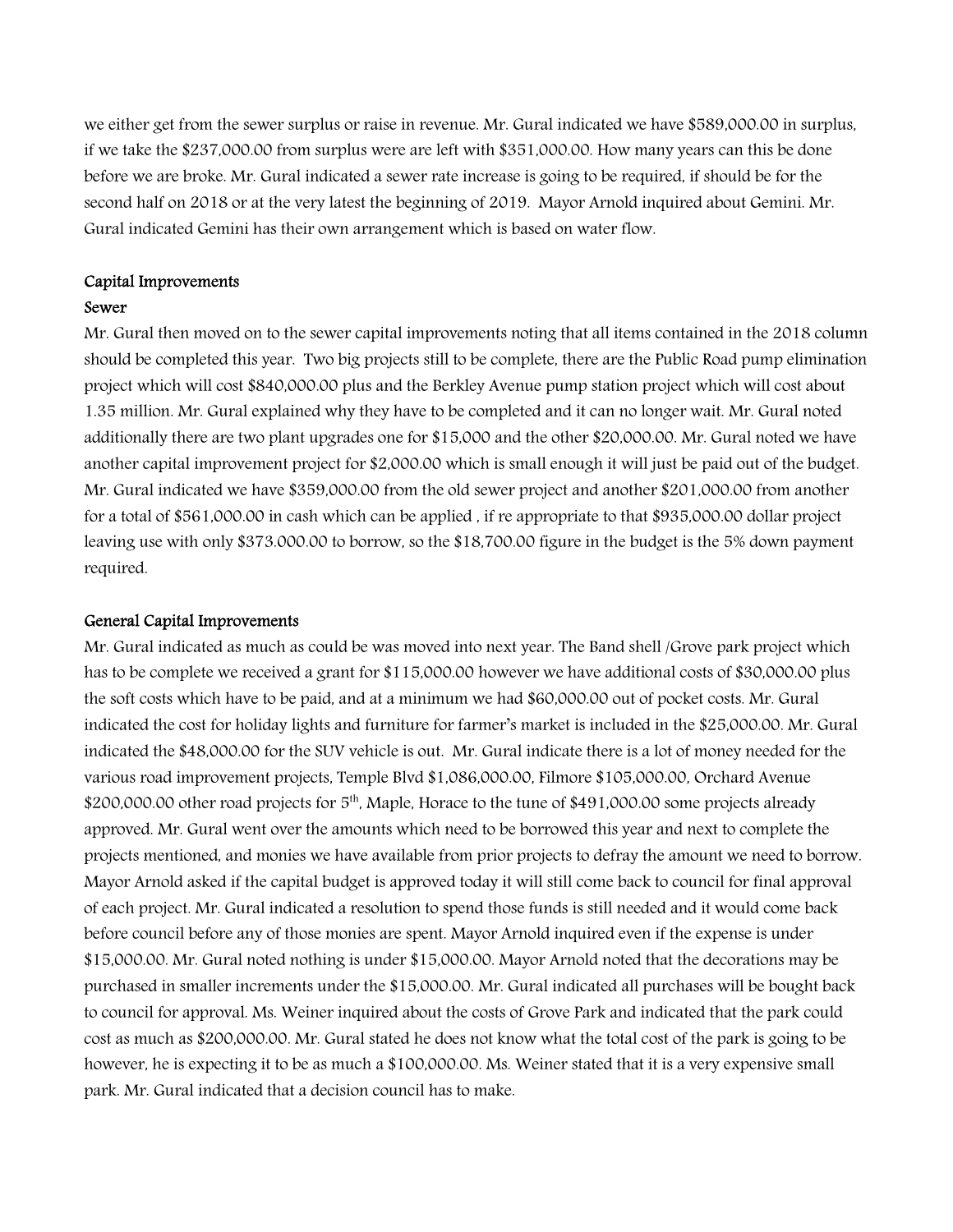## PUBLIC COMMENT

President Russell made a motion to open the public portion. Mr. Howard second the motion.

## All members present voted in favor of the motion

No comments

No one from the public wishing to be heard, President Russell made a motion to close the public portion. Mr. Howard second the motion.

## All members present voted in favor of the motion.

## ORDINANCE ON FIRST READING (public hearing on April 16<sup>th</sup>, 2018)

Ordinance 2018-01, An Ordinance To Exceed Municipal Budget Appropriation Limits And To Establish A CAP Bank (N.J.S.A. 40A:4-45.14). President Russell made a motion to approve Ordinance 2018-01. Mr. Yetter seconded the motion. At the call of the roll: AYES: Mr. Allmond, Mr. Howard, Mrs. Tait, Ms. Weiner, Mr. Yetter, President Russell NAYES: None RESOLUTIONS

Resolution 2018-102 Resolution Certifying Compliance of the Governing Body with the United States Equal Employment Opportunity Title VII of the Civil Rights Act of 1964 President Russell made a motion to approve Resolution 2018-102. Mr. Howard seconded the motion.

# At the call of the roll:

AYES: Mr. Allmond, Mr. Howard, Mrs. Tait, Ms. Weiner, Mr. Yetter, President Russell NAYES: None

Resolution 2018-103 Resolution Authorizing the Introducing of the 2018 Budget of the Borough of Palmyra. (Public hearing to be held April  $16<sup>th</sup>$ , 2018)

Mr. Gural asked if for the record we could indicate what the numbers are. Mayor Arnold agreed. Mr. Nehila stated the budget as introduced has a local purpose tax rate of 1.22 cents which is an increase to last year's rate of .024 cents which equates to the average homeowner yearly increase of \$35.26 or 1.99% higher than last year, which equates to \$8.81 a quarter or \$2.94 monthly to the average home.

President Russell made a motion to approve Resolution 2018-103. Mr. Howard second the motion. At the call of the roll: AYES: Mr. Allmond, Mr. Howard, Mrs. Tait, Ms. Weiner, Mr. Yetter, President Russell NAYES: None